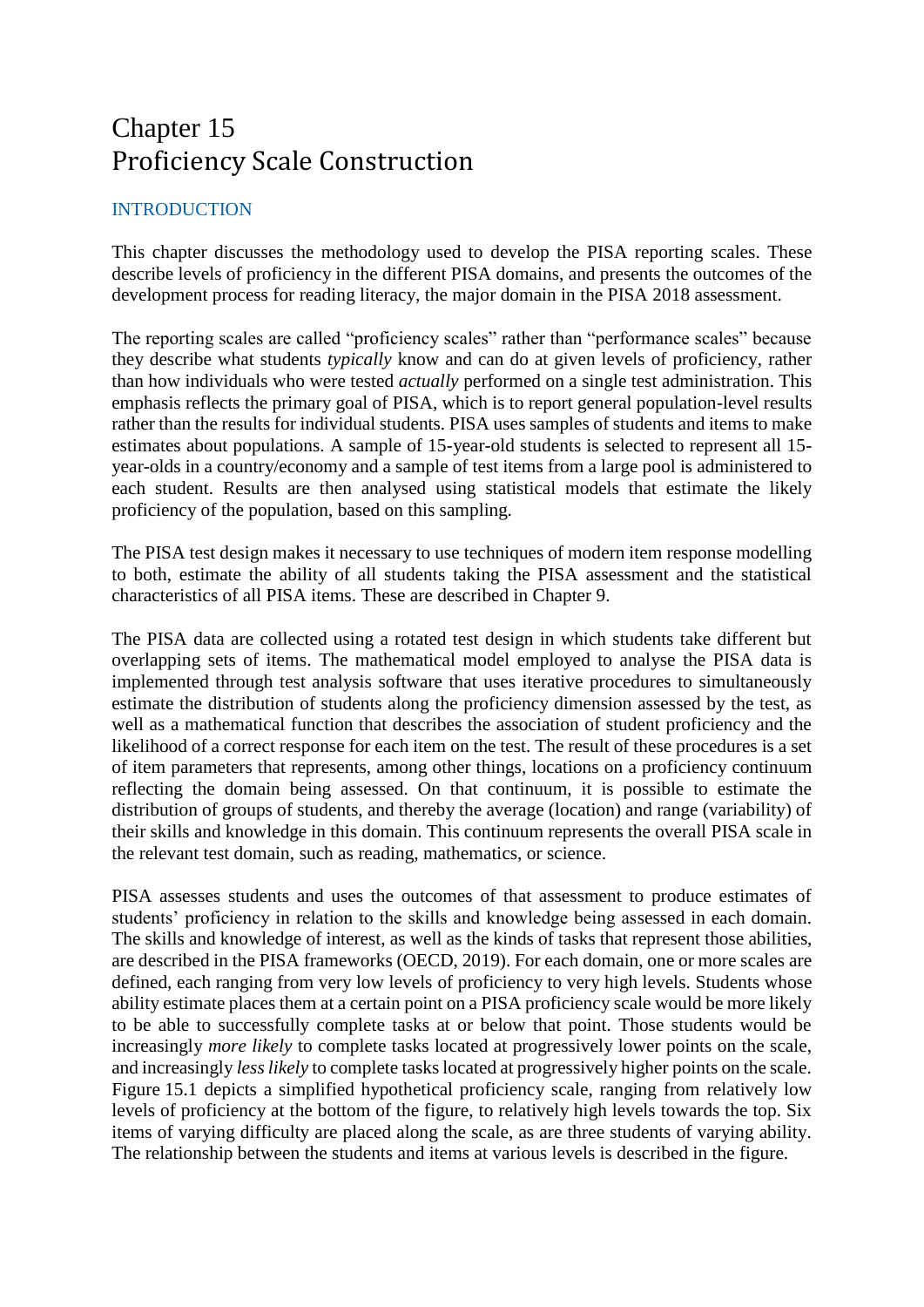In addition to defining the numerical range of the proficiency scale, it is also possible to define the scale by describing the competencies typical of students at particular points along the scale. The distribution of students along this proficiency scale is estimated, and locations of students can be derived from this distribution and their responses on the test. Those location estimates are then aggregated in various ways to generate and report useful information about the proficiency levels of 15-year-old students within and among participating countries.

The development of a method for describing proficiency in PISA reading, mathematical and scientific literacy occurred in the lead-up to the reporting of outcomes of the PISA 2000 survey and was revised in the lead-up to each of the subsequent surveys. The same basic methodology has again been used to develop proficiency descriptions for the PISA 2018 assessment, however, like in the PISA 2015 assessment, a more general statistical model was used in the scaling procedure compared to assessments before 2015.

The proficiency descriptions that had been developed for the science domain in the PISA 2015 assessment, for the mathematics domain in the PISA 2012 assessment, and for financial literacy in 2012 were used again to report the results of the PISA 2018 assessments.

Reporting for reading, the major domain in the PISA 2018 assessment, was linked back to the 2009 proficiency scale and was based on the detailed proficiency level descriptions developed in 2009, the last PISA assessment in which reading was the major domain. These proficiency level descriptors were reviewed and revised based on the PISA 2018 assessment data in order to incorporate the new reading framework and the performance of the new items, including the multiple source items.



*Figure 15.1: Simplified relationship between items and students on a proficiency scale*

The reading expert group worked with the PISA international contractor to review and revise the sets of described proficiency scales and subscales for PISA reading. Similarly, the international contractor worked with the global competence expert group to develop the described proficiency scale for that domain.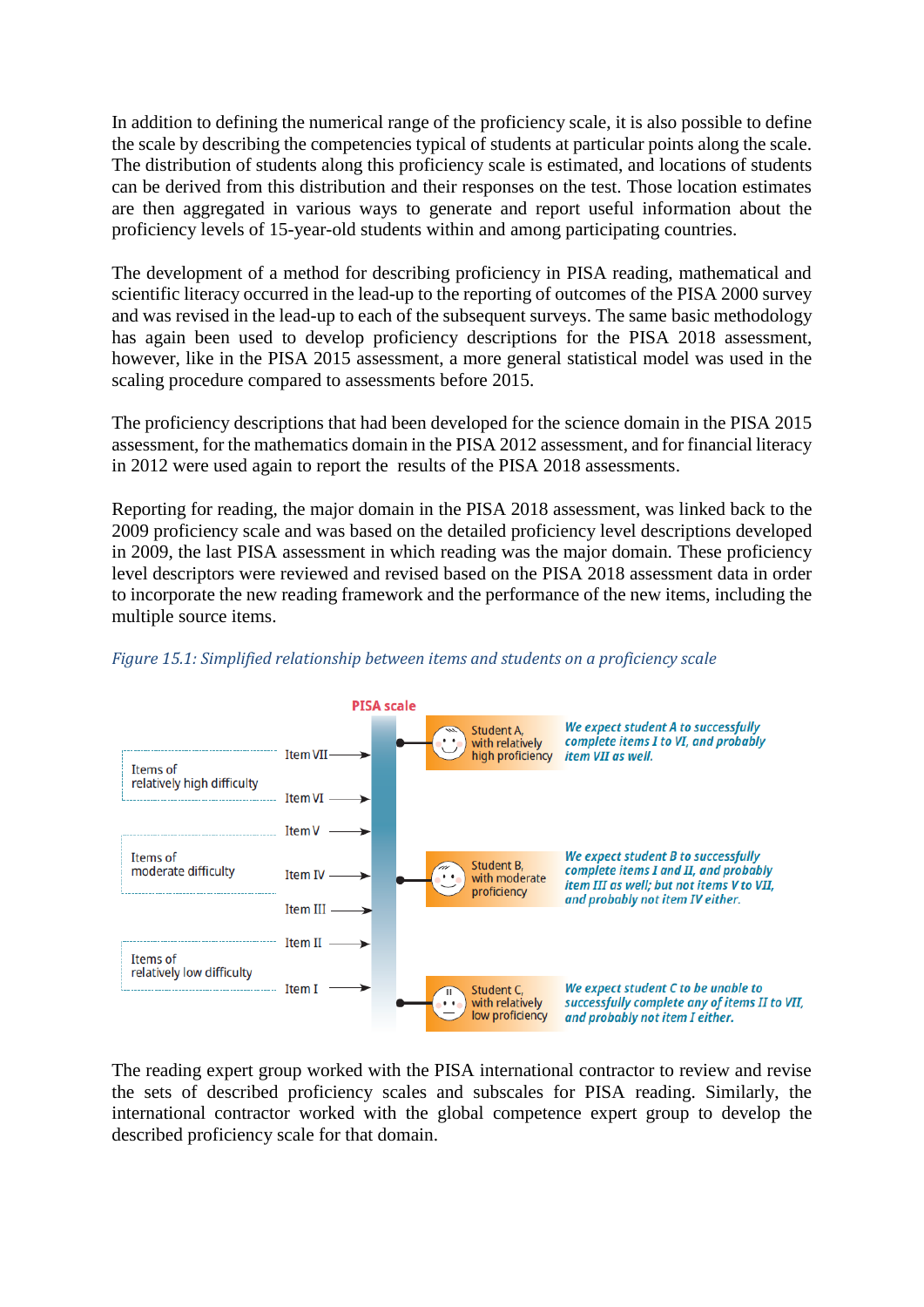## DEVELOPMENT OF THE DESCRIBED SCALES

The development of described proficiency scales for PISA has been carried out through a process that typically involves several tasks conducted by the expert groups and the item development team. The process of developing the described scales involved several iterations as the data were collected and analysed during the PISA 2018 assessment. It should be noted that, as each PISA assessment builds upon the work implemented in previous assessments, the same tasks are not completed for every domain in every assessment. The following description of the development process focuses on the development of described proficiency scales for reading and global competence.

#### **Classification of items**

As part of new item development for reading and global competence, test developers classified all items based on the specifications provided in the framework for each domain. Item classifications for the trend reading items were also revised to reflect the PISA 2018 assessment framework. All classifications were reviewed by each of the expert groups and revised as needed.

#### **Defining the overall proficiency scale**

As part of its work in developing the assessment framework for reading, the expert group drafted initial descriptors of the factors that drive difficulty for each cognitive process defined for 2018 based on their knowledge of the research literature on reading processes and comprehension. These descriptors, presented as an initial hypothesis, were shared as part of the framework to allow item developers to design items representing the increase in skills and ability reflected across the levels.

Final item parameters were estimated for the trend and new reading items based on analysis of the Main Survey data. Using this information on item performance, the reading expert group met over several days and reviewed representative items, particularly those that were classified with the new cognitive processes and discussed key characteristics that differentiated performance along the proficiency scale. As part of that review process, the initial draft descriptors for each level in the overall proficiency scale were refined and finalised.

Defining the proficiency scale for global competence was more challenging because the domain was newly developed for the PISA 2018 assessment. The experts defined the factors that drive difficulty across the levels of proficiency and the type of thinking that is required as students demonstrate greater levels of proficiency. They also set cut-off points along the scale that defined each level of performance.

#### **Identifying possible subscales**

For each domain assessed in PISA, reporting includes an overall proficiency scale based on the combined results for all items within that domain. In addition, the assessment framework may support subscales based on the various dimensions of the framework. Where subscales are included, they must arise clearly from the domain framework, be meaningful and potentially useful for feedback and reporting purposes, and be defensible with respect to their measurement properties. Thus, the first stage in the process involves having the experts articulate possible reporting subscales based on the most recent framework.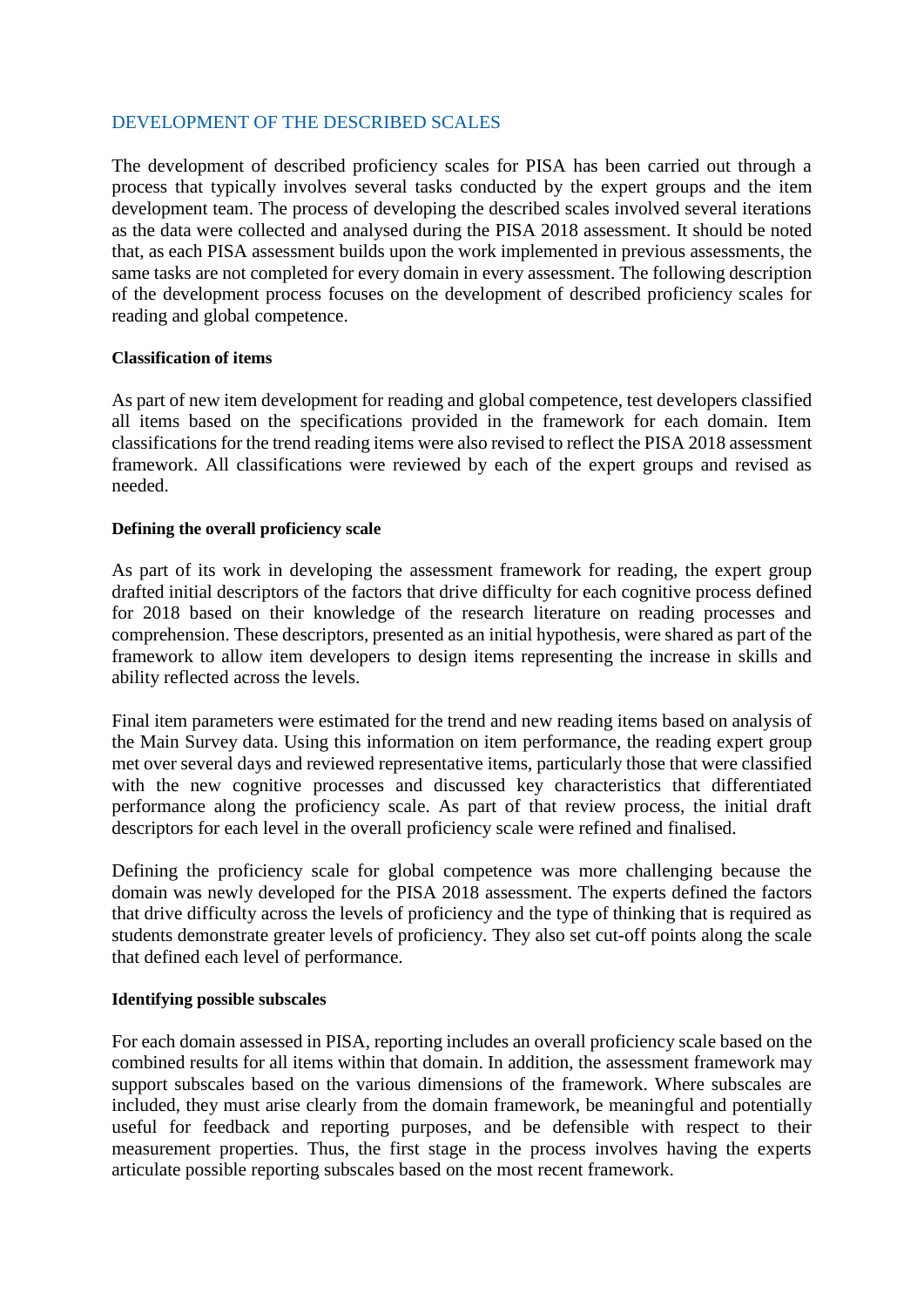As the major domain in the PISA 2018 assessment, work on identifying possible subscales for reading, in addition to the overall reading literacy scale, began with a review of the subscales used in the PISA 2009 assessment, when reading was last a major domain. In the PISA 2009 assessment, volume I of the *PISA 2009 Results* included an overall reading scale and descriptions of subscales that described the types of reading tasks or "cognitive aspects": access and retrieve, integrate and interpret and reflect and evaluate and subscales based on the form of reading material: continuous texts and non-continuous texts (OECD, 2010). For digital reading, a separate, single scale was developed based on the digital reading assessment items administered in 19 countries/economies in the PISA 2009 assessment, as an international option (OECD, 2011). In the PISA 2012 assessment, when reading reverted to minor domain status, a single print reading scale was reported, along with a single digital reading scale. For the PISA 2018 assessment, the reading expert group decided the former distinction of "cognitive aspects" should be updated to "cognitive processes". This terminology better connects the PISA 2018 assessment framework with the literature on reading psychology and better reflects the actual skills and proficiencies assessed. The subscales that correspond to the ways students interact and process text were updated to the following: locate information, understand, and evaluate and reflect. The former subscales that were based on the form of reading material are not included in the PISA 2018 assessment. Instead scales are included corresponding to using a single unit of text or multiple units of texts for answering the questions.

#### **Scales in the minor domains**

For science, the subscales selected for inclusion in the PISA 2006 database were the three competency-based subscales based on the scientific dimensions documented in the framework: *explaining phenomena scientifically, identifying scientific issues* and *using scientific evidence*. The 2015 expert group recommended reporting again on the three scientific competencies, as they were defined in the updated framework: *explain phenomena scientifically, evaluate and design scientific enquiry,* and *interpret data and evidence scientifically*. In addition, the expert group recommended that two knowledge subscales be reported: *content knowledg*e and *procedural/epistemic knowledge*. Procedural and epistemic knowledge were combined into a single reporting subscale due to a limited number of epistemic items in some of the administered forms. Finally, for continuity with previous reporting scales, three systems – *physical, living* and *Earth and space* – were recommended as a third reporting scale. For the PISA 2018 assessment, only a single scale representing overall proficiency in the science domain is reported.

In the case of mathematics, a single mathematical scale was developed for PISA 2000. With the additional data available in the PISA 2003 assessment, when mathematics was the major test domain, subscales based on the four overarching ideas – *space and shape, change and relationships, quantity* and *uncertainty* – were reported. In the PISA 2006 and PISA 2009 assessments, when mathematics was again a minor domain, only a single scale was reported. For the PISA 2012 assessment, the expert group carried out a comprehensive revision of the framework at the specific behest of the PISA Governing Board that indicated an interest in seeing mathematical process dimensions used as the primary basis for reporting in mathematics. As well as considering ways in which this could be done, the mathematics expert group also had to consider how the addition of the optional computer-based assessment component included in the PISA 2012 assessment could be incorporated into the reporting for 2012. The outcome of these considerations was, firstly, a decision that the computer-based items would be used to expand the same mathematical literacy dimension that was expressed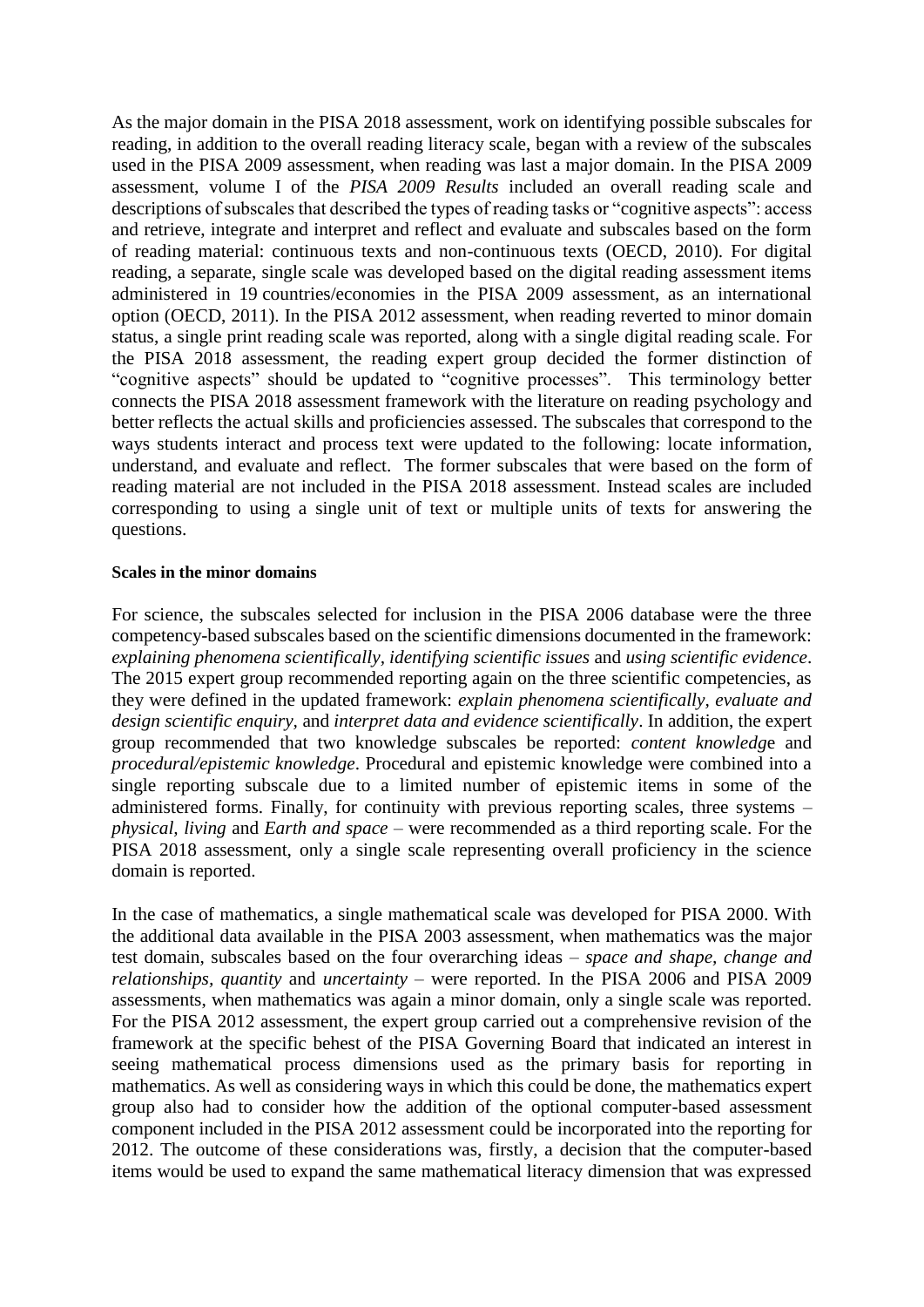through the paper-based items. Secondly, the expert group recommended that three processbased subscales should be reported. These included: *formulating situations mathematically* (or "formulate"), *employing mathematical concepts, facts, procedures and reasoning* (or "employ"), and *interpreting, applying and evaluating mathematical outcomes* (or "interpret"). In addition, for continuity with the PISA 2003 reporting scales, the content-based scales including *space and shape, change and relationships, quantity*, and *uncertainty and data* (formerly "uncertainty"), were also reported. For the PISA 2018 assessment, only a single scale representing overall proficiency in the mathematics domain is reported.

For global competence, the innovative domain in the PISA 2018 assessment, a proficiency description on a single overall reporting scale was developed. The optional assessment of financial literacy used the same proficiency description developed for the PISA 2015 assessment.

### **Developing an item map**

Based on item performance in the main survey, the test items in the study can be ordered from easiest to most difficult and this range of difficulty can be described using an item map. The item map contains a brief description of a selected number of released items along with their scale values. These descriptions explain the specific skills each item is designed to assess and are linked to the descriptions of performance at each level for the overall scale. As a result, the item map provides some insight into the range of skills and knowledge required of students and the proficiencies they need to demonstrate at various points along the scale.

## DEFINING THE PROFICIENCY LEVELS

The proficiency levels for each of the PISA domains were defined in previous assessment cycles when each was first a major domain. The goal of that process was to decide how to divide up the proficiency continuum into levels that might have some utility. And, having defined those levels, decisions needed to be made about how to decide on the level to which a particular student should be assigned.

The relationship between the observed responses and student proficiency and item characteristics is probabilistic. That is, there is some probability that a particular student can correctly solve any particular item and each item can be differentially responsive to the proficiency being measured.

One of the basic tenets of the measurement of human skills or proficiencies is this: if a student's proficiency level exceeds the item's demands, the probability that the student can successfully complete that item is relatively high, and if the student's proficiency is lower than that required by the item, the probability of success for that student on that item is relatively low. The rate of change of the probability of success across the range of proficiency for each item is also affected by the sensitivity of the item to the proficiency scale.

This leads to the question as to the precise criterion that should be used to locate a student on the same scale as that on which the items are located. How can we assign a location that represents student proficiency in meaningful ways? When placing a student at a particular point on the scale, what probability of success should we deem sufficient in relation to items located at the same point on the scale? If a student were given a test comprising a large number of items, each with the same item characteristics, what proportion of those items would we expect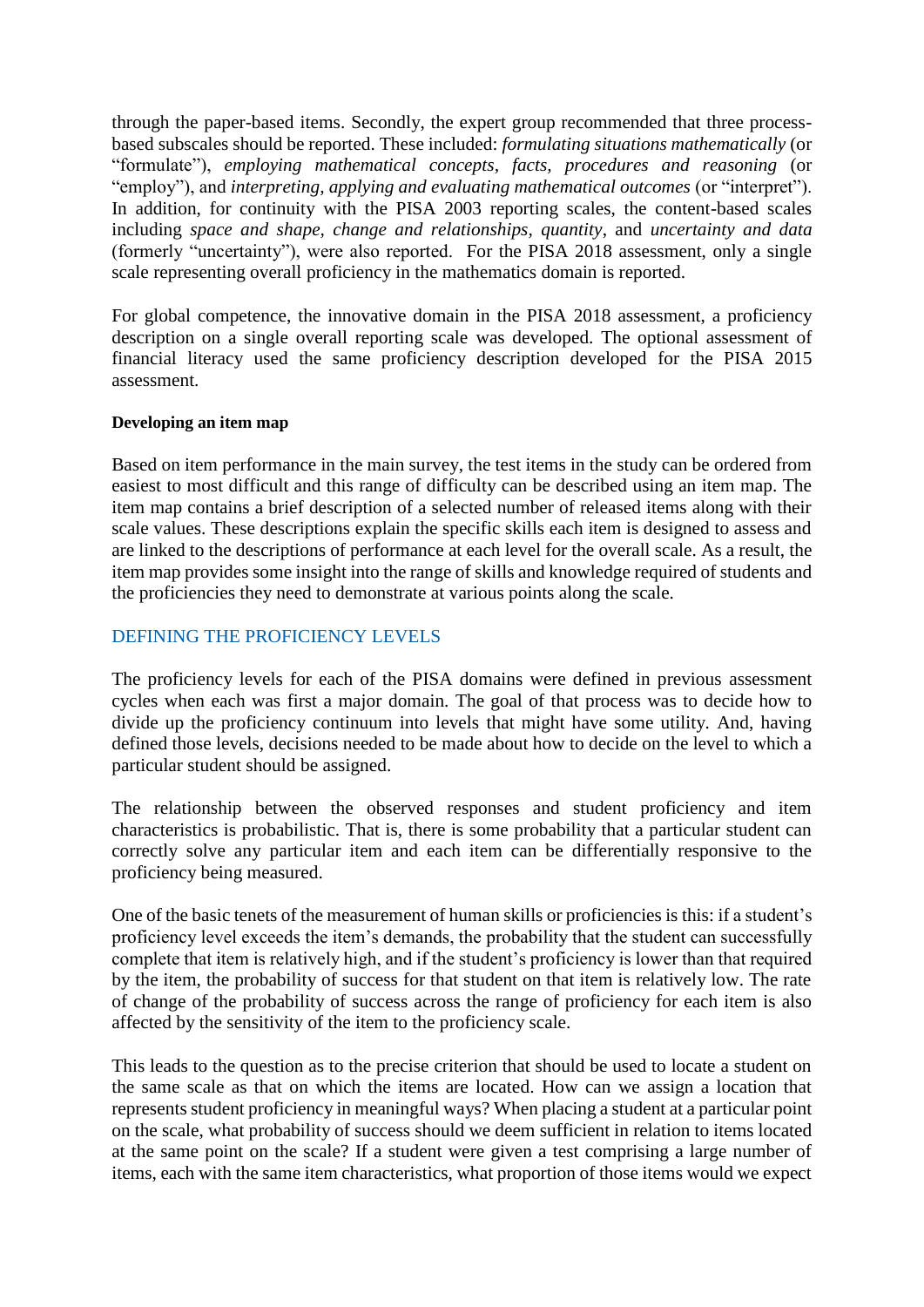the student to successfully complete? Or, thinking of it in another way, if a large number of students of equal ability were given a single test item with a specified item characteristic, about how many of those students would we expect to successfully complete the item?

The answers to these questions depend on assumptions about how items differ in their characteristics or how items function, as well as on what level of probability is deemed a *sufficient probability of success*. In order to define and report PISA outcomes in a consistent manner, an approach is needed to define performance levels and to associate students with those levels. The same basic methodology has again been used to develop proficiency descriptions for the PISA 2018 assessment, however, like in the PISA 2015 assessment, a more general statistical model was used in the scaling procedure compared to assessments before 2015.

Defining proficiency levels for a PISA assessment progressed in two broad phases. The first, which came after the development of the described scales, was based on a substantive analysis of PISA assessment items in relation to the aspects that underpin each assessment domain. This produces descriptions of increasing proficiency that reflect observations of student performance and a detailed analysis of the cognitive demands of PISA assessment items. The second phase involves decisions about where to set cut-off points for levels and how to associate students with each level in order to lay out how a *sufficient probability of success* plays out in these levels. This is both a technical and a very practical matter of interpreting what it means to be at a level, and has significant consequences for reporting national and international results.

Several principles were considered in developing and establishing a useful meaning of being at a level, and therefore for determining an approach to locating cut-off points between levels and associating students with them. For the levels to provide useful information to the PISA assessment stakeholders, it is important to develop a common understanding of what performance at each of those levels means.

First, it is important to understand that the skills measured in each PISA assessment domain fall along a continuum: There are no natural breaking points to mark borderlines between stages along this continuum. Dividing the continuum into levels, though useful for communication about students' development, is essentially arbitrary. Like the definition of units on, for example, a scale of length, there is no fundamental difference between 1 metre and 1.5 metres – it is a matter of degree. It is useful, however, to define stages, or levels along the continua, because they enable us to communicate about the proficiency of students in terms other than continuous numbers. This is a rather common concept, an approach we all know from categorising clothing and portions by size (S, M, L, XL, etc.).

The approach adopted since the PISA 2000 assessment was that it would only be useful to regard students as having attained a particular level if this would mean that we can have certain expectations about what these students are capable of, in general, when they are said to be at that level. It was thus decided that this expectation would have to mean, at a minimum, that students at a particular level would be more likely than not to successfully complete tasks at that level. By implication, it must be expected that they would succeed on at least half of the items on a test composed of items uniformly spread across that level. This definition of being "at a level" is useful in helping to interpret the proficiency of students at different points across the proficiency range defined at each level.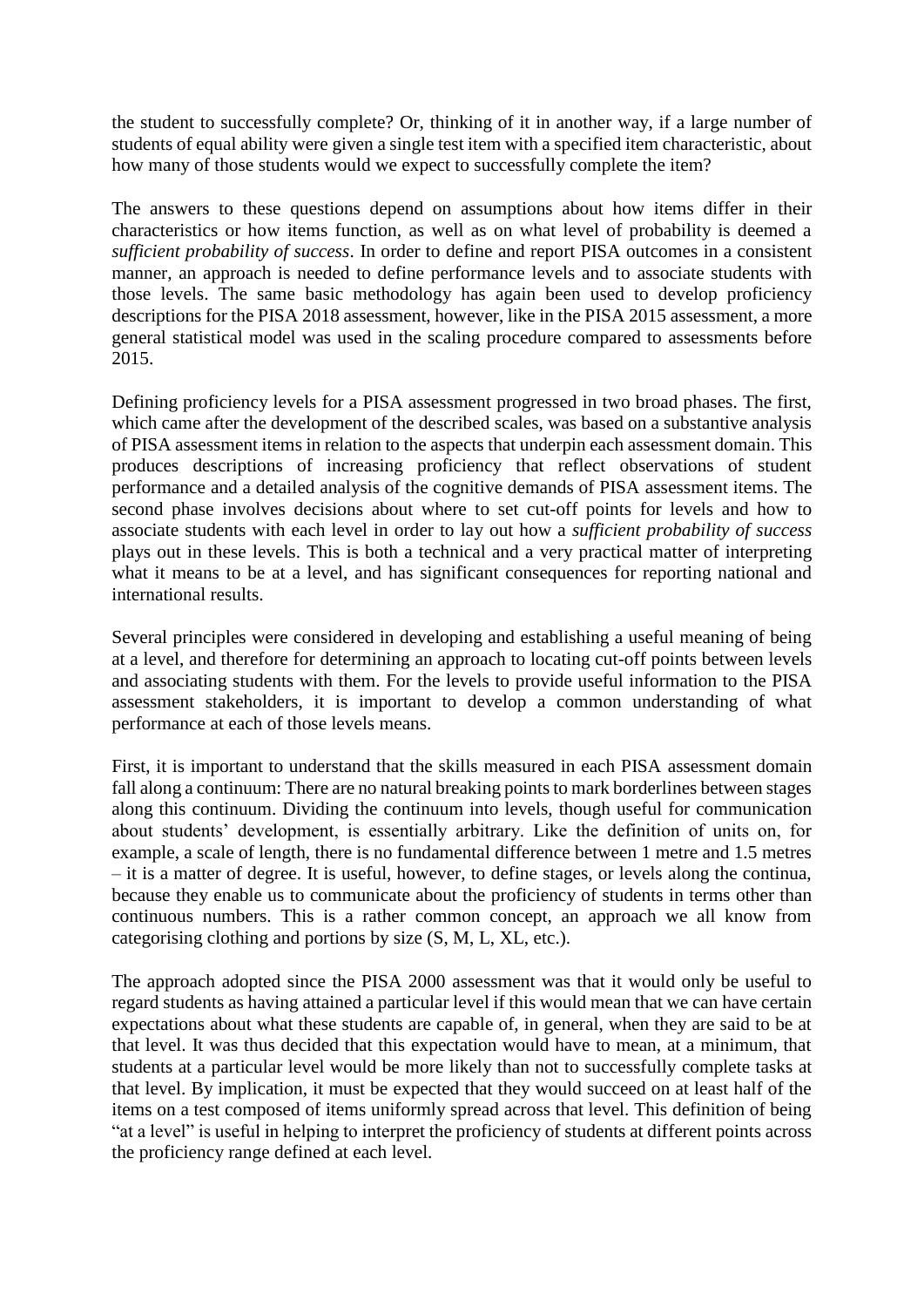For example, the expectation is that students located at the bottom border of a level would complete at least 50% of items correctly on a test set at the level, while students at the middle and top of each level would be expected to achieve a higher success rate. At the top border of a level would be the students who would be likely to solve a high proportion of the tasks at that level. But, being at the top border of that level, they would also be at the bottom border of the next highest level where, according to the reasoning here, they should have at least a 50% likelihood of solving any tasks defined to be at that higher level.

Furthermore, the meaning of being at a level for a given scale should be more or less consistent for each level and, indeed, also for scales from the different domains. In other words, to the extent possible within the substantively based definition and description of levels, cut-off points should create levels of more or less constant range. Some small variation may be appropriate, but for interpretation and definition of cut-off points and levels to be consistent, the levels have to be about equally broad within each scale. The exception would be the highest and lowest proficiency levels, which are unbounded.

Thus, a consistent approach should be taken to defining levels for the different scales. Their range may not be exactly the same for the proficiency scales in different assessment domains, but the same kind of interpretation should be possible for each scale that is developed. This approach links the two variables mentioned in the preceding paragraphs, and third related variable. The three variables can be expressed as follows:

- the expected success of a student at a particular level on a test containing items at that level (proposed to be set at a minimum that is near 50% for the student at the bottom of the level and greater for students who are higher in the level)
- the width of the levels in that scale (determined largely by substantive considerations of the cognitive demands of items at the level and data related to student performance on the items)
- the probability that a student in the middle of a level would correctly answer an item of average difficulty for that level (in fact, the probability that a student at any particular level would get an item at the same level correct), sometimes referred to as the "RP value" for the scale, where "RP" indicates "response probability".

Figure 15.2 summarises the relationship among these three mathematically linked variables under a particular scenario. The vertical line represents a segment of the proficiency scale, with marks delineating the "top of level" and "bottom of level" for any level one might want to consider, with a width of 0.8 logits between the boundaries of the level (noting that this width can vary somewhat for different assessment domains). The RP62 indicates that students will be located on the scale at a point that gives them a 62% chance of getting a typical item at that same level correct. The student represented near the top of the level shown has a 62% chance of getting an item correct that is located at the top of the level, and similarly the student represented at the bottom of the level has the same chance of correctly answering a question at the bottom of the level. A student at the bottom of the level will have an average score of about 52% correct on a set of items spread uniformly across the level. Of course, that student will have a higher likelihood (62%) of getting an item at the bottom of the level correct, and a lower likelihood (about 42%) of getting an item at the top of the level correct. A student at the top of the level will have an average score of about 70% correct on a set of items spread uniformly across the level. That student will have a higher likelihood (about 78%) of getting a typical item at the bottom of the level correct and a lower likelihood (62%) of getting an item at the top of the level correct.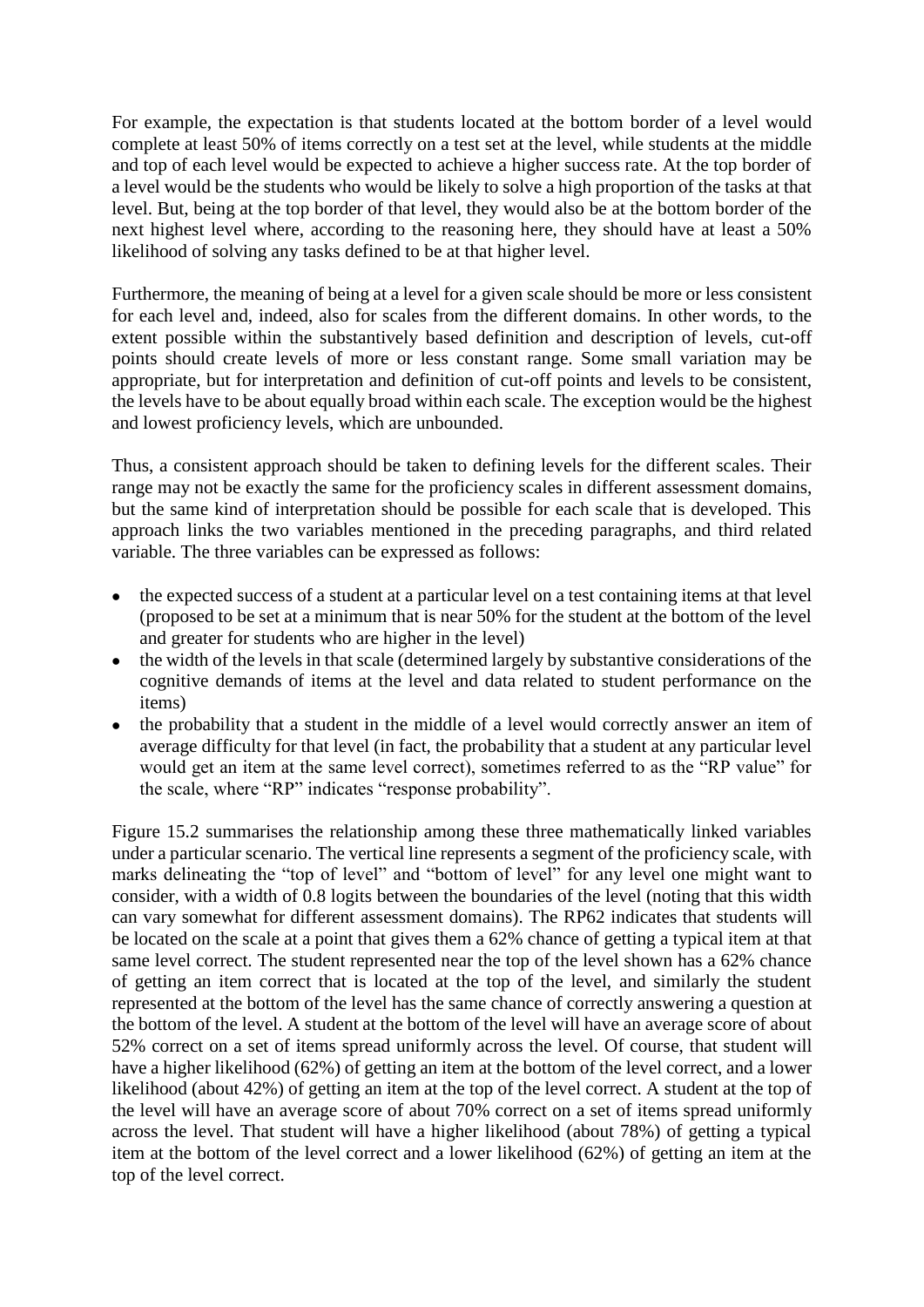#### *Figure 15.2: Calculating the RP values used to define PISA proficiency levels*



In PISA we have implemented the following solution: Start with the range of described abilities for each bounded level in each scale (the desired band breadth); then determine the highest possible RP value that will be common across domains potentially having bands of slightly differing breadth that would give effect to the broad interpretation of the meaning of being at a level (an expectation of correctly responding to a minimum of 50% of the items in a test comprising items spread uniformly across that level). The value  $RP = 0.62$  is a probability value that satisfied the logistic equations for typical items in that level through which the scaling model is defined, subject to the two constraints mentioned earlier (a width per level of about 0.8 logits and the expectation that a student would get at least half of the items correct on a hypothetical test composed of items spread evenly across the level). In fact, RP=0.62 satisfied the requirements for any scales having band widths up to about 0.97 logits.

The highest and lowest levels are unbounded. For a certain high point on the scale and below a certain low point, the proficiency descriptions could, arguably, cease to be applicable. At the high end of the scale, this is not such a problem since extremely proficient students could reasonably be assumed to be capable of at least the achievements described for the highest level. At the other end of the scale, however, the same argument does not hold. A lower limit therefore needs to be determined for the lowest described level, below which no meaningful description of proficiency is possible. It was proposed that the floor of the lowest described level be set so that it was the same range as the other described levels. Student performance below this level is lower than that which PISA can reliably assess and, more importantly, describe.

#### REPORTING THE RESULTS FOR THE PISA READING SCALES

In this section, the ways in which levels of reading are defined, described and reported will be discussed. This will be illustrated using a subset of items from the PISA 2018 assessment.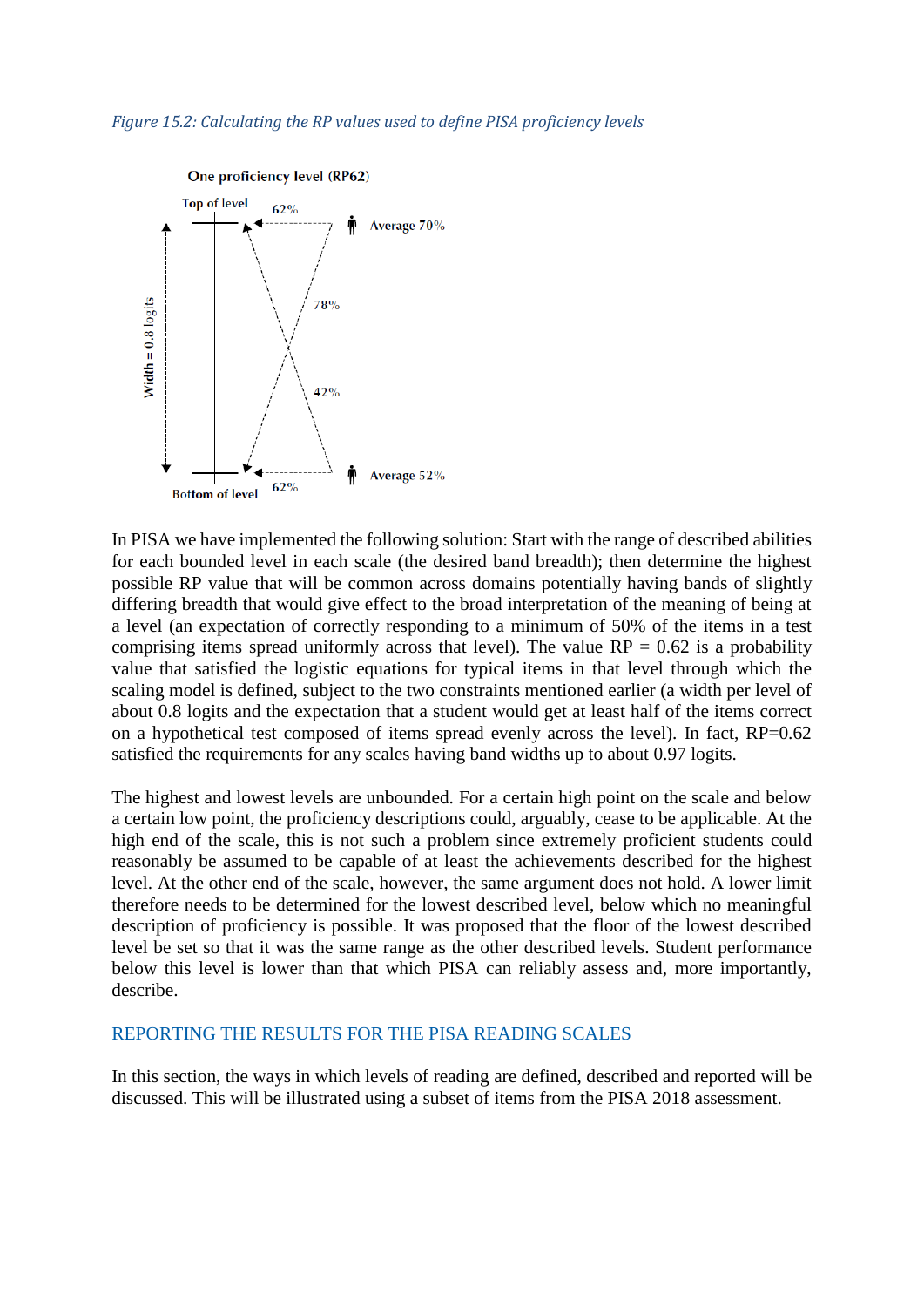#### **Building an item map for reading**

The data from the PISA reading assessment were analysed to estimate a set of item characteristics for the 245 items included in the main survey. During the process of item development, each item was classified to reflect the cognitive process it required. Following data analysis, the items were associated with their difficulty. Table 15.1 shows the item map, which includes this information for the released items from the PISA 2018 reading assessment. Each row in Table 15.1 represents an individual item. The selected items have been ordered according to their difficulty, with the most difficult at the top, and the least difficult at the bottom of the figure. The difficulty estimate for each item expressed in the reporting scale is given in the rightmost column.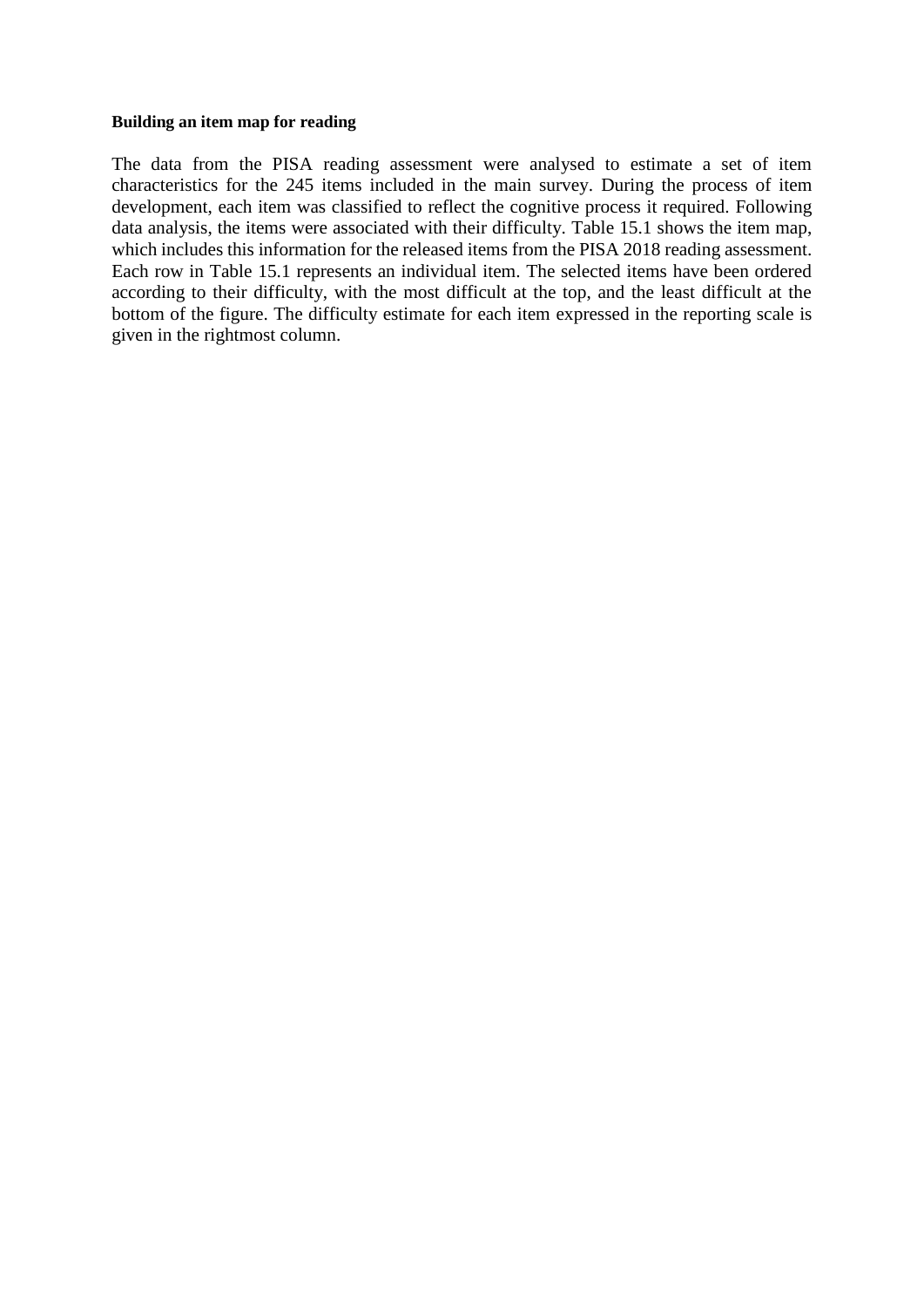## *Table 15.1: A map for released reading items*

| Level          | Lower score<br>limit | Question                                                                                                                    | Question difficulty |
|----------------|----------------------|-----------------------------------------------------------------------------------------------------------------------------|---------------------|
| 6              | 698                  | (there were no release items at this level)                                                                                 |                     |
| 5              | 626                  | RAPA NUI - Released item 6 (CR551Q10)                                                                                       | 665                 |
|                |                      | COW'S MILK - Released Item 5 (CR557Q12)                                                                                     | 662                 |
|                |                      | RAPA NUI - Released item 3 (CR551Q06)                                                                                       | 654                 |
|                |                      | RAPA NUI - Released item 4 (CR551Q08)                                                                                       | 634                 |
| 4              | 553                  | RAPA NUI - Released item 5 (CR551Q09)                                                                                       | 597                 |
|                |                      | RAPA NUI - Released item 7 (CR551Q11)                                                                                       | 588                 |
|                |                      | RAPA NUI - Released item 1 (CR551Q01)                                                                                       | 559                 |
| 3              | 480                  | COW'S MILK - Released Item 3 (CR557Q07)                                                                                     | 539                 |
|                |                      | RAPA NUI - Released item 2 (CR551Q05)                                                                                       | 513                 |
|                |                      | COW'S MILK - Released Item 7 (CCR557Q14)                                                                                    | 506                 |
|                |                      | COW'S MILK - Released Item 4 (CR557Q10)                                                                                     | 498                 |
| $\overline{2}$ | 407                  | CHICKEN FORUM - Released Item 7 (CR548Q09)                                                                                  | 466                 |
|                |                      | CHICKEN FORUM - Released Item 3 (CR548Q01)                                                                                  | 458                 |
|                |                      | COW'S MILK - Released Item 2 (CR557Q04)                                                                                     | 452                 |
|                |                      | CHICKEN FORUM - Released Item 6 (CR548Q07)                                                                                  | 409                 |
| 1a             | 335                  | COW'S MILK - Released Item 6 (CR557Q13)                                                                                     | 406                 |
|                |                      | CHICKEN FORUM - Released Item 2 (CR548Q03)                                                                                  | 357                 |
|                |                      | CHICKEN FORUM - Released Item 5 (CR548Q05)                                                                                  | 347                 |
| 1b             | 262                  | CHICKEN FORUM - Released Item 1 (CR548Q02)                                                                                  | 328                 |
|                |                      | CHICKEN FORUM - Released Item 4 (CR548Q04)                                                                                  | 328                 |
|                |                      | COW'S MILK - Released Item 1 (CR557Q03)                                                                                     | 323                 |
|                |                      | Most reading fluency tasks calling for a "no" response<br>(meaningless sentences, such as "Airplanes are made of<br>dogs")  |                     |
| 1 <sub>c</sub> | 189                  | Most reading fluency tasks calling for a "yes" response<br>(meaningful sentences, such as "The red car had a flat<br>tire") |                     |

## **Defining levels of reading literacy**

The reporting approach used by the OECD has been defined in previous PISA assessments and is based on the definition of a number of levels of proficiency. Descriptions were developed to characterise typical student performance at each level. The levels were used to summarise the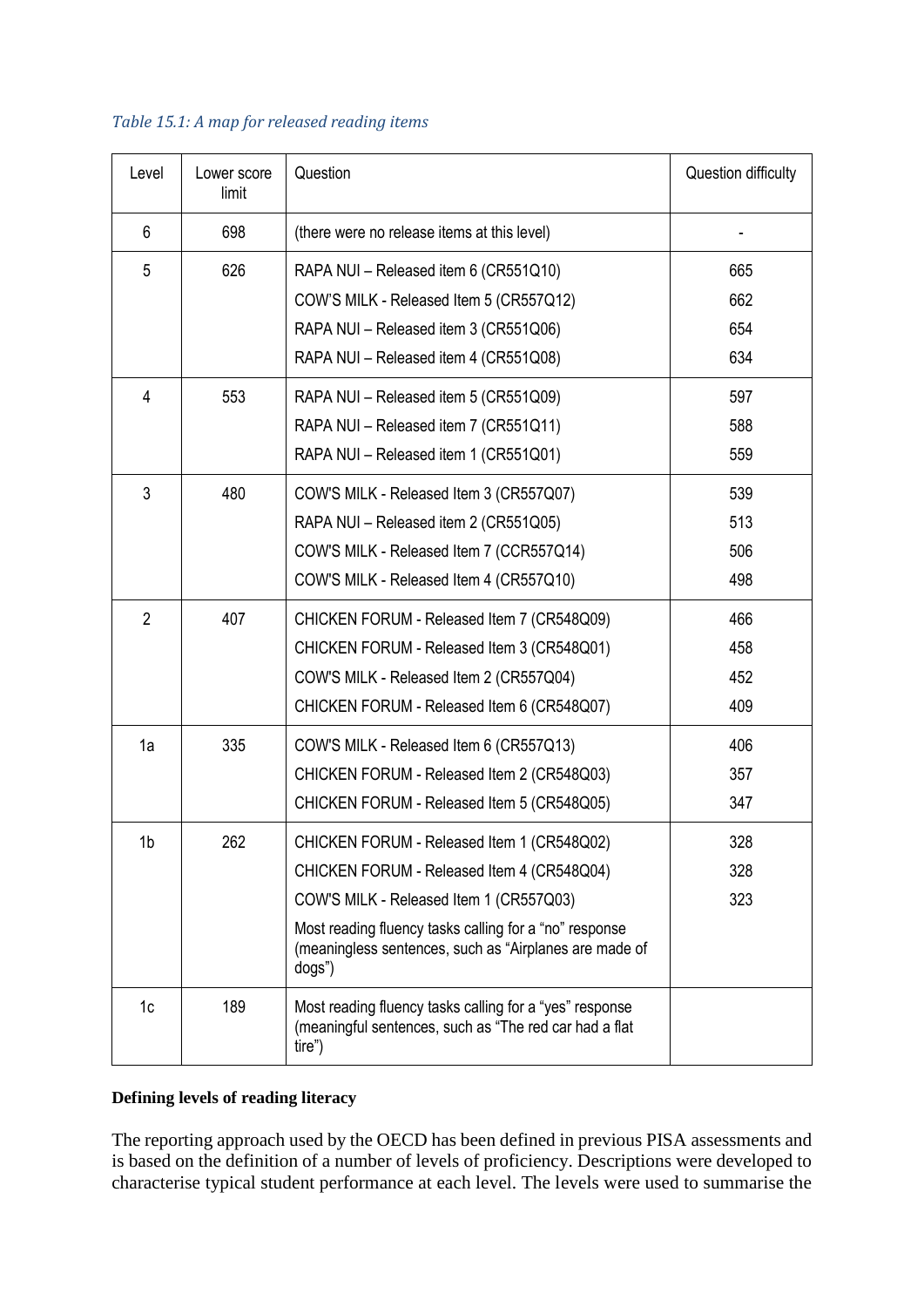performance of students, to compare performances across subgroups of students, and to compare average performances among groups of students, in particular among the students from different participating countries. A similar approach has been used here to analyse and report PISA 2018 assessment outcomes for reading.

Since the PISA 2000 assessment, when reading as the major domain, results have been reported on a scale with a mean of 500 and a standard deviation of 100. In 2009, the last time reading was the major domain, the scale was extended to include items and descriptions of proficiency at levels below Level 1 and above Level 5. In the PISA 2009 assessment, Level 1 was renamed to Level 1a and Level 1b was added to describe lower levels of observed proficiency. Level 6 was added to describe the proficiencies above Level 5. The reading scale for the PISA 2018 assessment adds to the previous reporting scale by adding Level 1c. This was done to even further describe what readers at the lower levels of proficiency can do. The level definitions on the PISA scale are given in Table 15.2 below.

| Level | Score points on the PISA scale |
|-------|--------------------------------|
| 6     | Above 697                      |
| 5     | Between 626 and 697            |
| 4     | Between 553 and 625            |
| 3     | Between 480 and 552            |
| 2     | Between 407 and 479            |
| 1a    | Between 335 and 406            |
| 1b    | Between 262 and 334            |
| 1c    | Between 189 and 261            |

<u>.</u>

*Table 15.2: Reading literacy performance band definitions on the PISA scale<sup>1</sup>*

Information about the items in each level is used to develop summary descriptions of the kinds of reading literacy associated with different levels of proficiency. These summary descriptions can then be used to encapsulate typical reading proficiency of students associated with each level. As a set, they describe development in reading literacy.

PISA is administered once every three years, with each of the three core domains the major focus in turn. Reading was the major domain in the PISA 2009 assessment. In the PISA 2018 assessment, therefore, had a set of level descriptors upon which to build. The new items that were developed for the PISA 2018 assessment were considered in relation to the existing level descriptions and in relation to the preliminary descriptions that were included in the PISA 2018 assessment framework for reading. The focus was first on the descriptions for the overall reading scale, presented here in Table 15.3.

<sup>&</sup>lt;sup>1</sup> For exact cutpoints for each of the levels, for each proficiency scale, please refer to a later section in this chapter.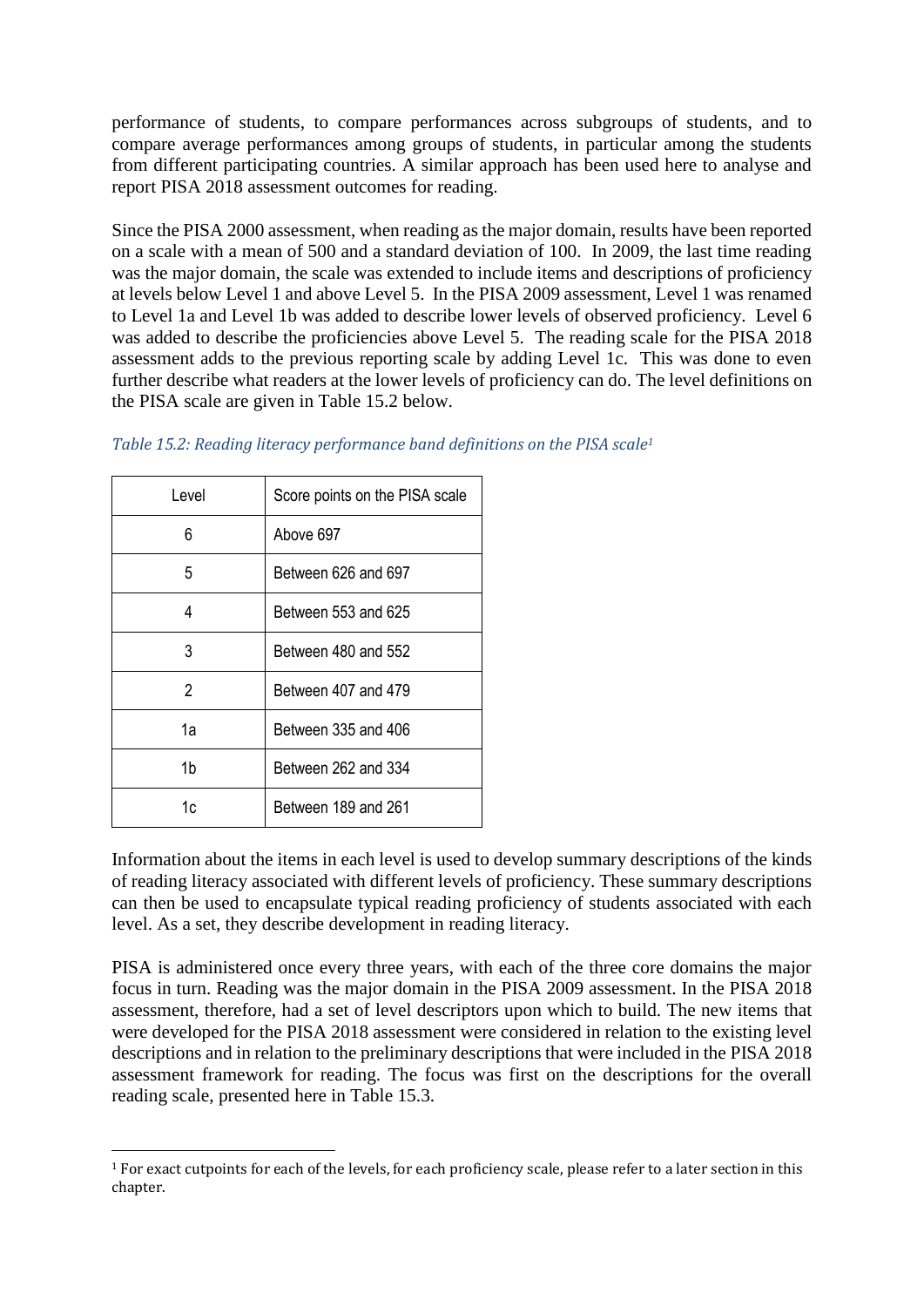*Table 15.3: Summary descriptions of the eight levels on reading reading proficiency in PISA 2018*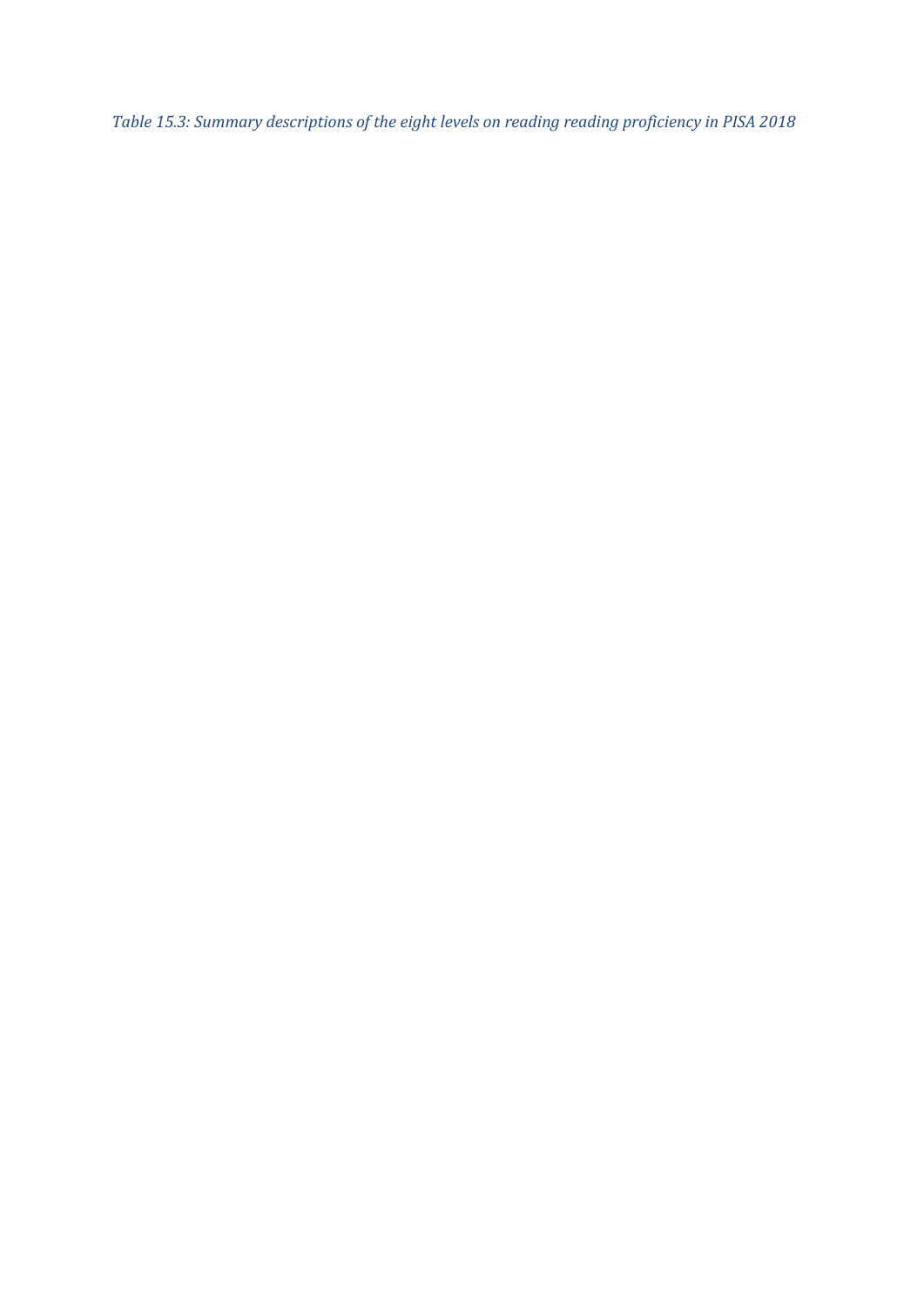| Level | Characteristics of tasks                                                                                                                                                                                                                                                                                                                                                                                                                                                                                                           |
|-------|------------------------------------------------------------------------------------------------------------------------------------------------------------------------------------------------------------------------------------------------------------------------------------------------------------------------------------------------------------------------------------------------------------------------------------------------------------------------------------------------------------------------------------|
| 6     | Readers at Level 6 can comprehend lengthy and abstract texts in which the information of interest<br>is deeply embedded and only indirectly related to the task. They can compare, contrast and<br>integrate information representing multiple and potentially conflicting perspectives, using multiple<br>criteria and generating inferences across distant pieces of information to determine how the<br>information may be used.                                                                                                |
|       | Readers at Level 6 can reflect deeply on the text's source in relation to its content, using criteria<br>external to the text. They can compare and contrast information across texts, identifying and<br>resolving inter-textual discrepancies and conflicts through inferences about the sources of<br>information, their explicit or vested interests, and other cues as to the validity of the information.                                                                                                                    |
|       | Tasks at Level 6 typically require the reader to set up elaborate plans, combining multiple criteria<br>and generating inferences to relate the task and the text(s). Materials at this level include one or<br>several complex and abstract text(s), involving multiple and possibly discrepant perspectives.<br>Target information may take the form of details that are deeply embedded within or across texts<br>and potentially obscured by competing information.                                                            |
| 5     | Readers at Level 5 can comprehend lengthy texts, inferring which information in the text is relevant<br>even though the information of interest may be easily overlooked. They can perform causal or<br>other forms of reasoning based on a deep understanding of extended pieces of text. They can also<br>answer indirect questions by inferring the relationship between the question and one or several<br>pieces of information distributed within or across multiple texts and sources.                                      |
|       | Reflective tasks require the production or critical evaluation of hypotheses, drawing on specific<br>information. Readers can establish distinctions between content and purpose, and between fact<br>and opinion as applied to complex or abstract statements. They can assess neutrality and bias<br>based on explicit or implicit cues pertaining to both the content and/or source of the information.<br>They can also draw conclusions regarding the reliability of the claims or conclusions offered in a<br>piece of text. |
|       | For all aspects of reading, tasks at Level 5 typically involve dealing with concepts that are abstract<br>or counterintuitive, and going through several steps until the goal is reached. In addition, tasks at<br>this level may require the reader to handle several long texts, switching back and forth across texts<br>in order to compare and contrast information.                                                                                                                                                          |
| 4     | At Level 4, readers can comprehend extended passages in single or multiple-text settings. They<br>interpret the meaning of nuances of language in a section of text by taking into account the text as<br>a whole. In other interpretative tasks, students demonstrate understanding and application of ad<br>hoc categories. They can compare perspectives and draw inferences based on multiple sources.                                                                                                                         |
|       | Readers can search, locate and integrate several pieces of embedded information in the presence<br>of plausible distractors. They are able to generate inferences based on the task statement in order<br>to assess the relevance of target information. They can handle tasks that require them to<br>memorise prior task context.                                                                                                                                                                                                |
|       | In addition, students at this level can evaluate the relationship between specific statements and a<br>person's overall stance or conclusion about a topic. They can reflect on the strategies that authors<br>use to convey their points, based on salient features of texts such as titles and illustrations. They<br>can compare and contrast claims explicitly made in several texts and assess the reliability of a<br>source based on salient criteria.                                                                      |
|       | Texts at Level 4 are often long or complex, and their content or form may not be standard. Many of<br>the tasks are situated in multiple-text settings. The texts and the tasks contain indirect or implicit<br>cues.                                                                                                                                                                                                                                                                                                              |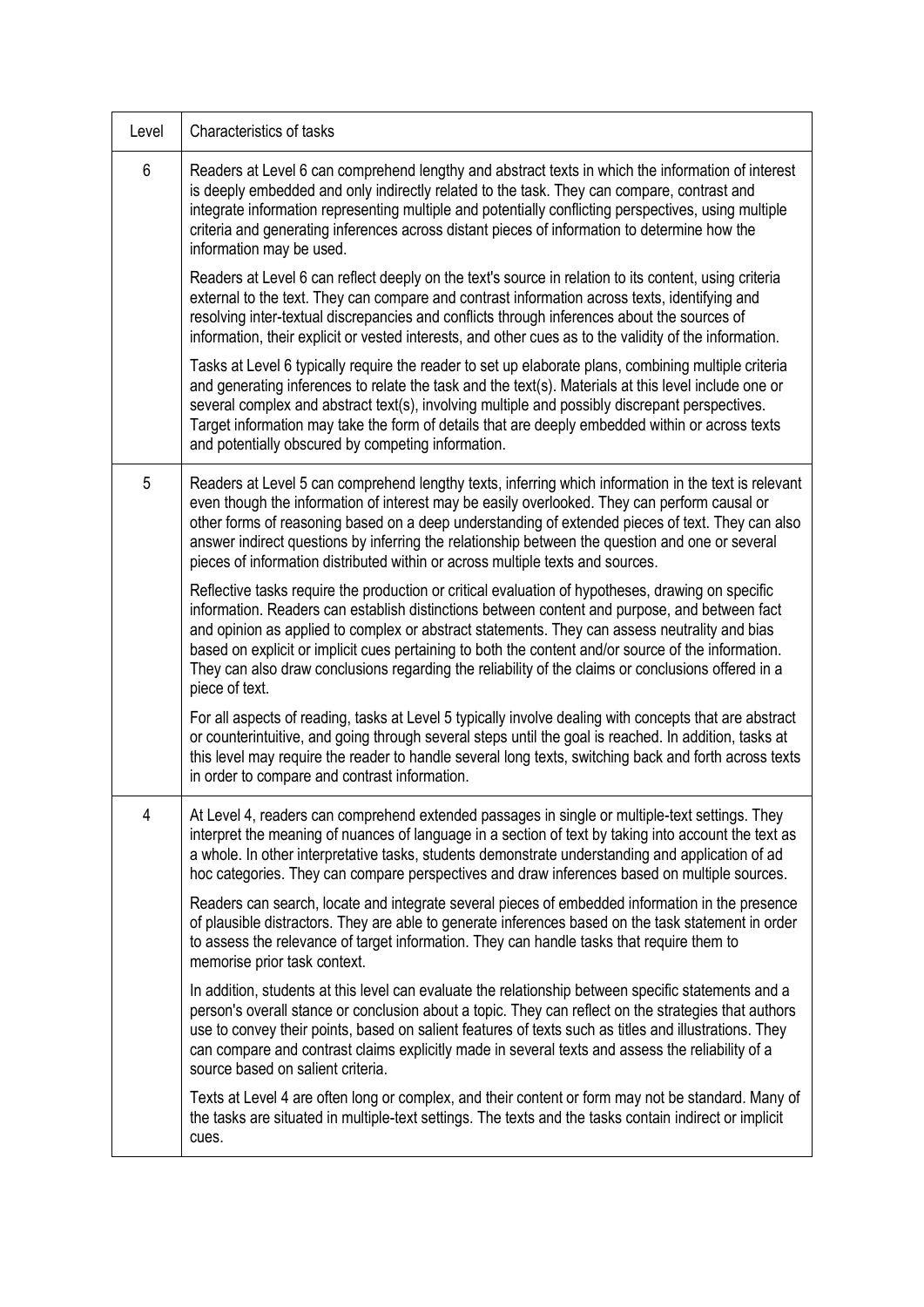| Level          | Characteristics of tasks                                                                                                                                                                                                                                                                                                                                                                                                                                                                                              |  |
|----------------|-----------------------------------------------------------------------------------------------------------------------------------------------------------------------------------------------------------------------------------------------------------------------------------------------------------------------------------------------------------------------------------------------------------------------------------------------------------------------------------------------------------------------|--|
| 3              | Readers at Level 3 can represent the literal meaning of single or multiple texts in the absence of<br>explicit content or organisational clues. Readers can integrate content and generate both basic and<br>more advanced inferences. They can also integrate several parts of a piece of text in order to<br>identify the main idea, understand a relationship or construe the meaning of a word or phrase<br>when the required information is featured on a single page.                                           |  |
|                | They can search for information based on indirect prompts, and locate target information that is not<br>in a prominent position and/or is in the presence of distractors. In some cases, readers at this level<br>recognise the relationship between several pieces of information based on multiple criteria.                                                                                                                                                                                                        |  |
|                | Level 3 readers can reflect on a piece of text or a small set of texts, and compare and contrast<br>several authors' viewpoints based on explicit information. Reflective tasks at this level may require<br>the reader to perform comparisons, generate explanations or evaluate a feature of the text. Some<br>reflective tasks require readers to demonstrate a detailed understanding of a piece of text dealing<br>with a familiar topic, whereas others require a basic understanding of less-familiar content. |  |
|                | Tasks at Level 3 require the reader to take many features into account when comparing,<br>contrasting or categorising information. The required information is often not prominent or there<br>might be a fair amount of competing information. Texts typical of this level may include other<br>obstacles, such as ideas that are contrary to expectation or negatively worded.                                                                                                                                      |  |
| $\overline{2}$ | Readers at Level 2 can identify the main idea in a piece of text of moderate length. They can<br>understand relationships or construe meaning within a limited part of the text when the information<br>is not prominent by producing basic inferences, and/or when the text(s) include some distracting<br>information.                                                                                                                                                                                              |  |
|                | They can select and access a page in a set based on explicit though sometimes complex prompts,<br>and locate one or more pieces of information based on multiple, partly implicit criteria.                                                                                                                                                                                                                                                                                                                           |  |
|                | Readers at Level 2 can, when explicitly cued, reflect on the overall purpose, or on the purpose of<br>specific details, in texts of moderate length. They can reflect on simple visual or typographical<br>features. They can compare claims and evaluate the reasons supporting them based on short,<br>explicit statements.                                                                                                                                                                                         |  |
|                | Tasks at Level 2 may involve comparisons or contrasts based on a single feature in the text.<br>Typical reflective tasks at this level require readers to make a comparison or several connections<br>between the text and outside knowledge by drawing on personal experience and attitudes.                                                                                                                                                                                                                         |  |
| 1a             | Readers at Level 1a can understand the literal meaning of sentences or short passages. Readers<br>at this level can also recognise the main theme or the author's purpose in a piece of text about a<br>familiar topic, and make a simple connection between several adjacent pieces of information, or<br>between the given information and their own prior knowledge.                                                                                                                                               |  |
|                | They can select a relevant page from a small set based on simple prompts, and locate one or more<br>independent pieces of information within short texts.                                                                                                                                                                                                                                                                                                                                                             |  |
|                | Level 1a readers can reflect on the overall purpose, and on the relative importance of information<br>(e.g., main idea vs.non-essential detail) in simple texts containing explicit cues.                                                                                                                                                                                                                                                                                                                             |  |
|                | Most tasks at this level contain explicit cues as regards what needs to be done, how to do it, and<br>where in the text(s) readers should focus their attention.                                                                                                                                                                                                                                                                                                                                                      |  |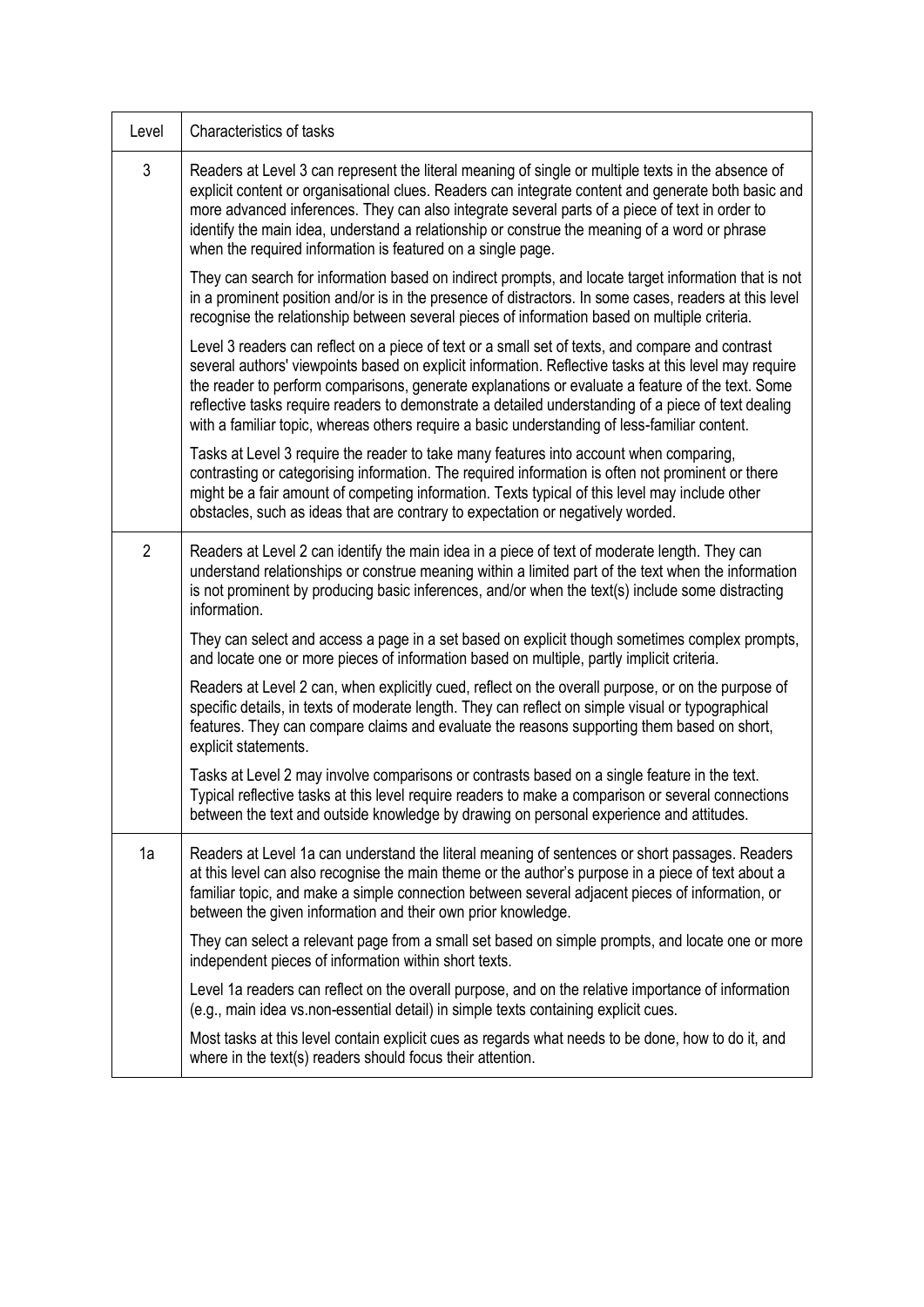| Level | Characteristics of tasks                                                                                                                                                                                                                                                                                |
|-------|---------------------------------------------------------------------------------------------------------------------------------------------------------------------------------------------------------------------------------------------------------------------------------------------------------|
| 1b    | Readers at Level 1b can evaluate the literal meaning of simple sentences. They can also interpret<br>the literal meaning of texts by making simple connections between adjacent pieces of information<br>in the question and/or the text.                                                               |
|       | Readers at this level can scan for and locate a single piece of prominently placed, explicitly stated<br>information in a single sentence, a short text or a simple list. They can access a relevant page from<br>a small set based on simple prompts when explicit cues are present.                   |
|       | Tasks at Level 1b explicitly direct readers to consider relevant factors in the task and in the text.<br>Texts at this level are short and typically provide support to the reader, such as through repetition<br>of information, pictures or familiar symbols. There is minimal competing information. |
| 1c    | Readers at Level 1c can understand and affirm the meaning of short, syntactically simple<br>sentences on a literal level, and read for a clear and simple purpose within a limited amount of<br>time.                                                                                                   |
|       | Tasks at this level involve simple vocabulary and syntactic structures.                                                                                                                                                                                                                                 |

# CUTPOINTS DEFINING PROFICIENCY LEVELS FOR EACH PROFICIENCY SCALE

The following tables present the cut points used to assign items and students to a proficiency level. Values in the table are the lower bound for the corresponding level. For example, in the reading scale, Level 6 begins with 698.32. Level 5 begins with 625.61 and ends just below 698.32, where Level 6 begins. Below Level 1c are those with values lower than 189.33. In other words, those reaching a level are those with a score or difficulty at or above the given cut point.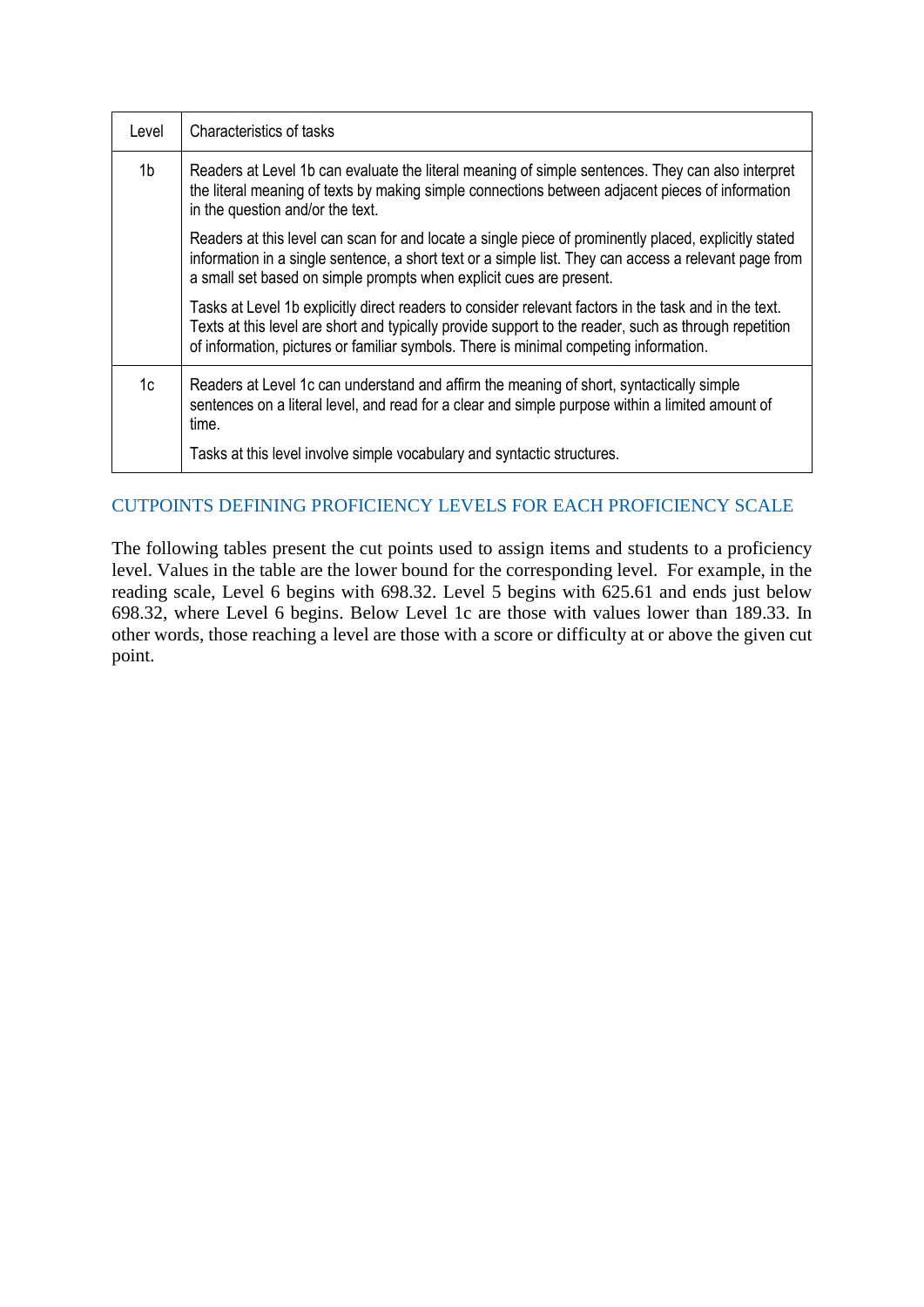## *Table 15.5: Cutpoints for the Reading Scale*

| Cut point | Level Name         |
|-----------|--------------------|
| 698.32    | Level 6            |
| 625.61    | Level 5            |
| 552.89    | Level 4            |
| 480.18    | Level 3            |
| 407.47    | Level <sub>2</sub> |
| 334.75    | Level 1a           |
| 262.04    | Level 1b           |
| 189.33    | Level 1c           |

## *Table 15.6: Cutpoints for the MathematicsScale*

| Cut point | Level Name           |
|-----------|----------------------|
| 669.30    | Level 6              |
| 606.99    | Level 5              |
| 544.68    | Level 4              |
| 482.38    | Level 3              |
| 420.07    | Level 2              |
| 357.77    | Level 1 <sup>2</sup> |

*Table 15.7: Cutpoints for the Science Literacy Scale*

<u>.</u>

<sup>2</sup> In PISA-D, Level 1 was further divided into Levels 1a, 1b, and 1c, using 295.47 and 233.17 as cutpoints for levels 1b and 1c, respectively. Level 1a was set using the original cutpoint for level 1 at 357.77.